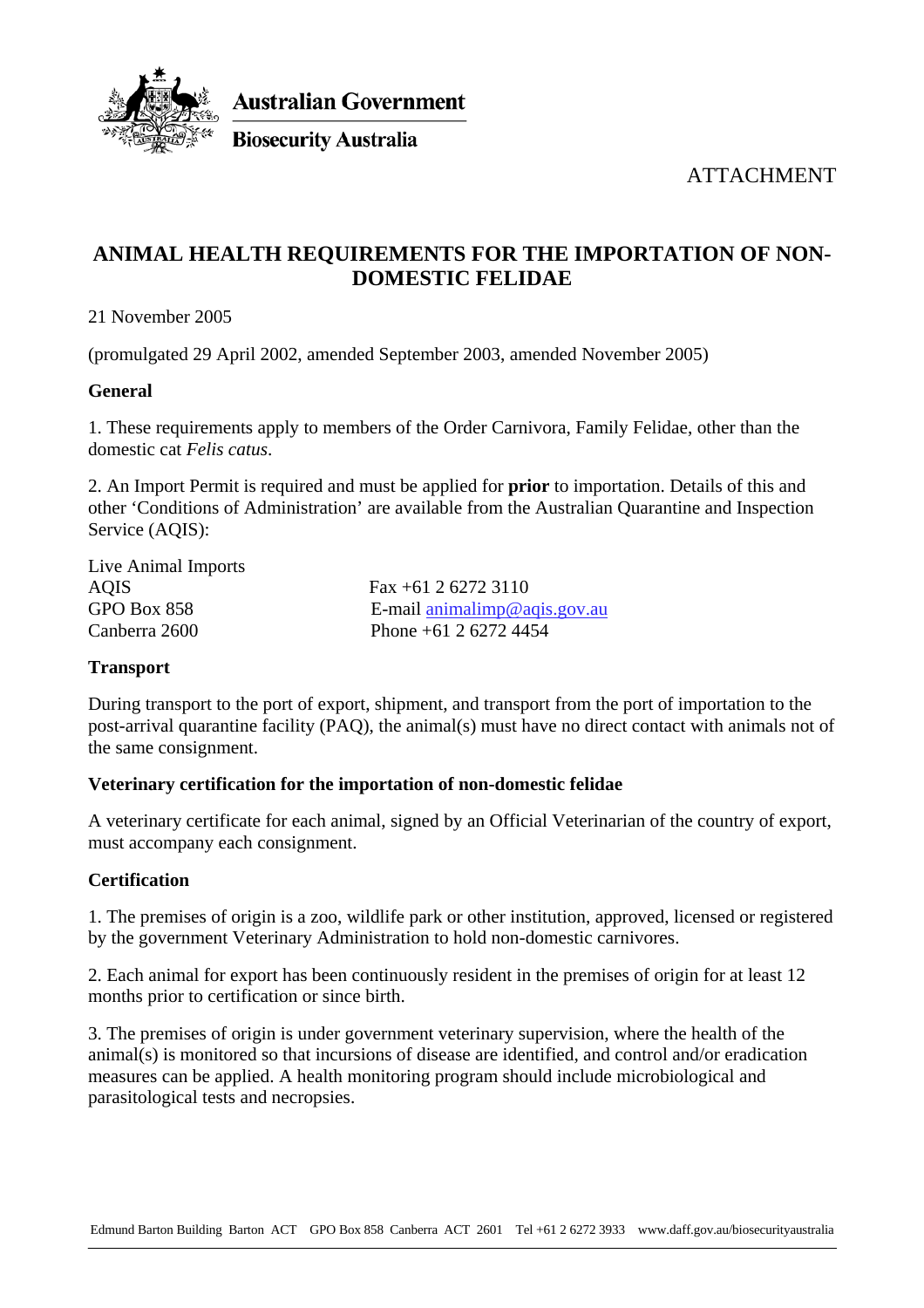#### 4. Bovine tuberculosis

The premises of origin has remained free from bovine tuberculosis for the past 5 years, and free from glanders during the 12 months prior to certification.

## 5. Canine distemper

No case of canine distemper has been diagnosed in felids at the premises of origin during the 12 months prior to certification.

## 6. Avian influenza

No case of highly pathogenic avian influenza has been diagnosed in felids at the premises of origin during the 3 months prior to certification.

#### 7. Rabies

• The country of export is free from rabies (as described in Office International des Epizooties (OIE) Terrestrial Animal Health Code).

or

• No case of rabies has been diagnosed in the premises of origin in the 12 months prior to certification and there are effective controls to prevent the entry of rabies vectors.

or

• Each animal was vaccinated against rabies, using an approved inactivated vaccine, not less than 6 months and not more than one year prior to shipment in the case of a primary vaccination, and not more than one year prior to shipment in the case of a booster vaccination, and has been tested by a neutralising antibody titration test with a positive result equivalent to at least 0.5 IU/ml.

[The veterinary certification must indicate the option that applies.]

8. Surra

- The country of export is free from surra (*Trypanosoma evansi*).
- or
	- No case of surra has been diagnosed in the premises of origin in the 12 months prior to certification, and each animal has been subjected to an antibody enzyme linked immunosorbent assay (ELISA) for *T. evansi* in the 30 days prior to export with negative results.

[The veterinary certification must indicate the option that applies.]

# 9. *Cytauxzoon felis*

Each bobcat (*Lynx rufus*) that has resided in North America has been tested within 30 days of export by examination of a blood smear for the presence of *Cytauxzoon felis* and by a microfluorometric immunoassay test (FIAX 100, Whittaker MA Bioproducts, Walkersville, Md, USA) for *C. felis* antibodies with negative results.

10. The animal(s) was isolated from other animals not of the same health and residency status for 30 days prior to the scheduled date of export, and remained free from clinical signs of infectious or contagious disease during that period. During this period the animals were not fed meat of avian origin.

11. Each animal has been individually identified with an International Standards Organisation (ISO) compliant microchip, and the site of implantation and the identification number of each animal is recorded on the veterinary certificate.